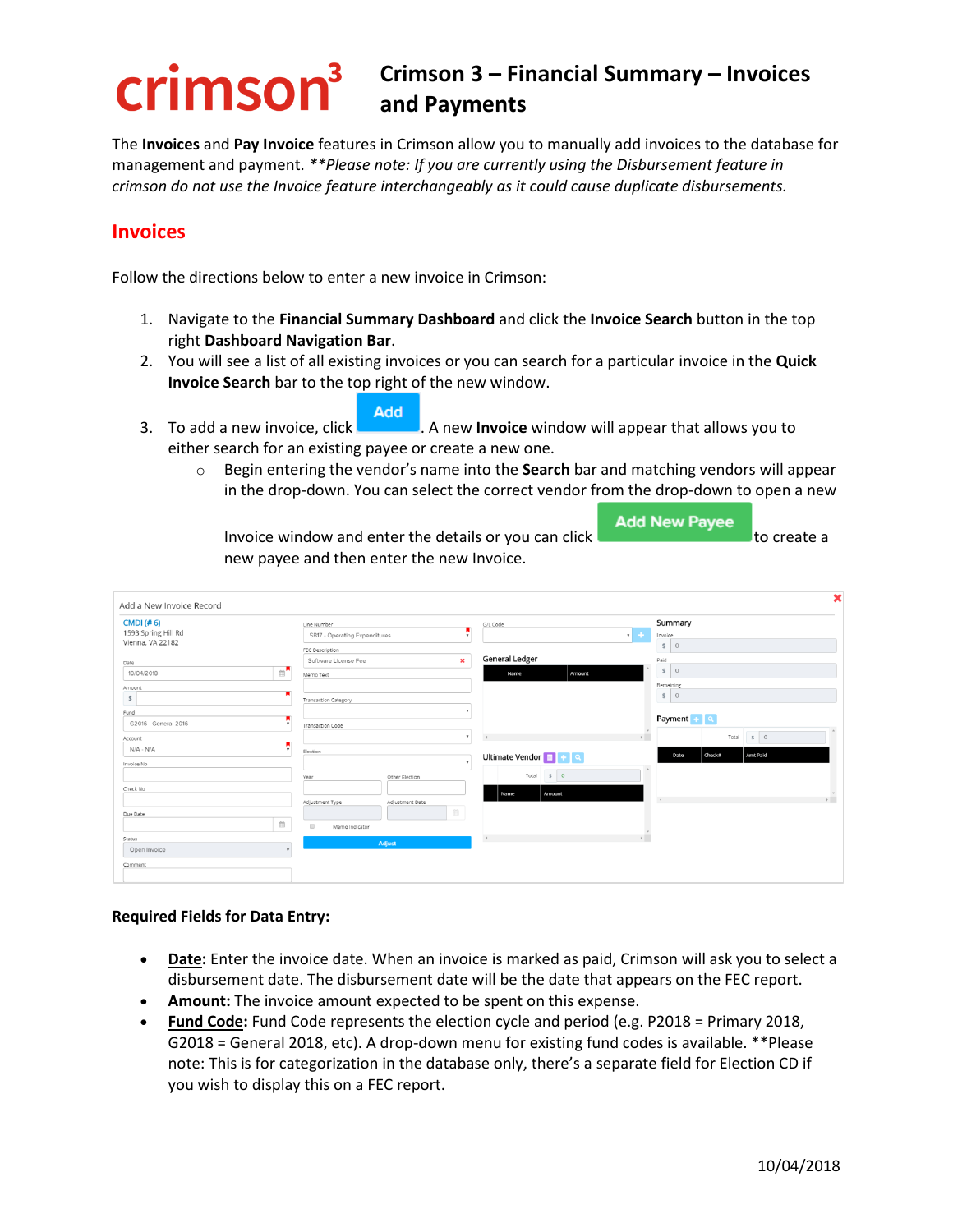- **Account:** If you are distinguishing which bank account the expenditure will be made from then select the correct code from the drop-down menu. If you are only using one bank account or are not differentiating between accounts, use the "N/A – N/A" code.
- **Line Number:** Select the correct FEC line number for the future expense from the drop-down menu.
- **G/L Code:** If you aren't using G/L codes (Chart of Accounts), the system will automatically assign a "UD – Undefined code". Otherwise, enter the breakdown of the expenditure by G/L code here.

#### **Additional Fields include:**

- **FEC Description:** The description of the expenditure that shows up on the FEC report. A list of suggested/pre-approved descriptions will appear in a drop-down as you start entering your description. You may select one of these descriptions or use your own.
- **Memo Text:** Indicates whether an entry is a memo item. More information on entering memos and linked transactions is below.
- **Transaction Category:** Optional FEC categorization of expenditures.
- **Election:** This is the field you use to indicate if the expenditure is for a particular election (e.g. P = Primary, G = General, etc).
- **Year:** This is the field used to define the year of the election code reference above in the Election field (e.g. 2018).
- **Other Election:** If the election is not standard such as a Convention or Recall use this field to define the appropriate election.

#### **Entering and Linking Memo Transactions:**

- When creating memo entries for an Ultimate Vendor payment, you must enter the Ultimate Vendor disbursement first and then add each linked memo entry to this payment.
- When memo entries are linked to an Ultimate Vendor payment, the **Memo Indicator** box will automatically be checked. You may enter the **Memo Text**.
- To link a memo entry to an Ultimate Vendor, press the **button under the Ultimate Vendor** section of the invoice. A new **Invoice** window will appear that allows you to create the memo entry's disbursement for an existing vendor or a new vendor and then link the payments.
- Under **Total**, the total amount currently linked to the Ultimate Vendor payment is displayed.

| Ultimate Vendor <sup>1</sup> 1444 |             |          |   |  |  |  |  |
|-----------------------------------|-------------|----------|---|--|--|--|--|
|                                   | Total       | \$<br>50 | ۸ |  |  |  |  |
|                                   | Name        | Amount   |   |  |  |  |  |
| 窈                                 | Pizza Place | 50<br>\$ |   |  |  |  |  |
|                                   |             |          |   |  |  |  |  |
|                                   |             | ь        |   |  |  |  |  |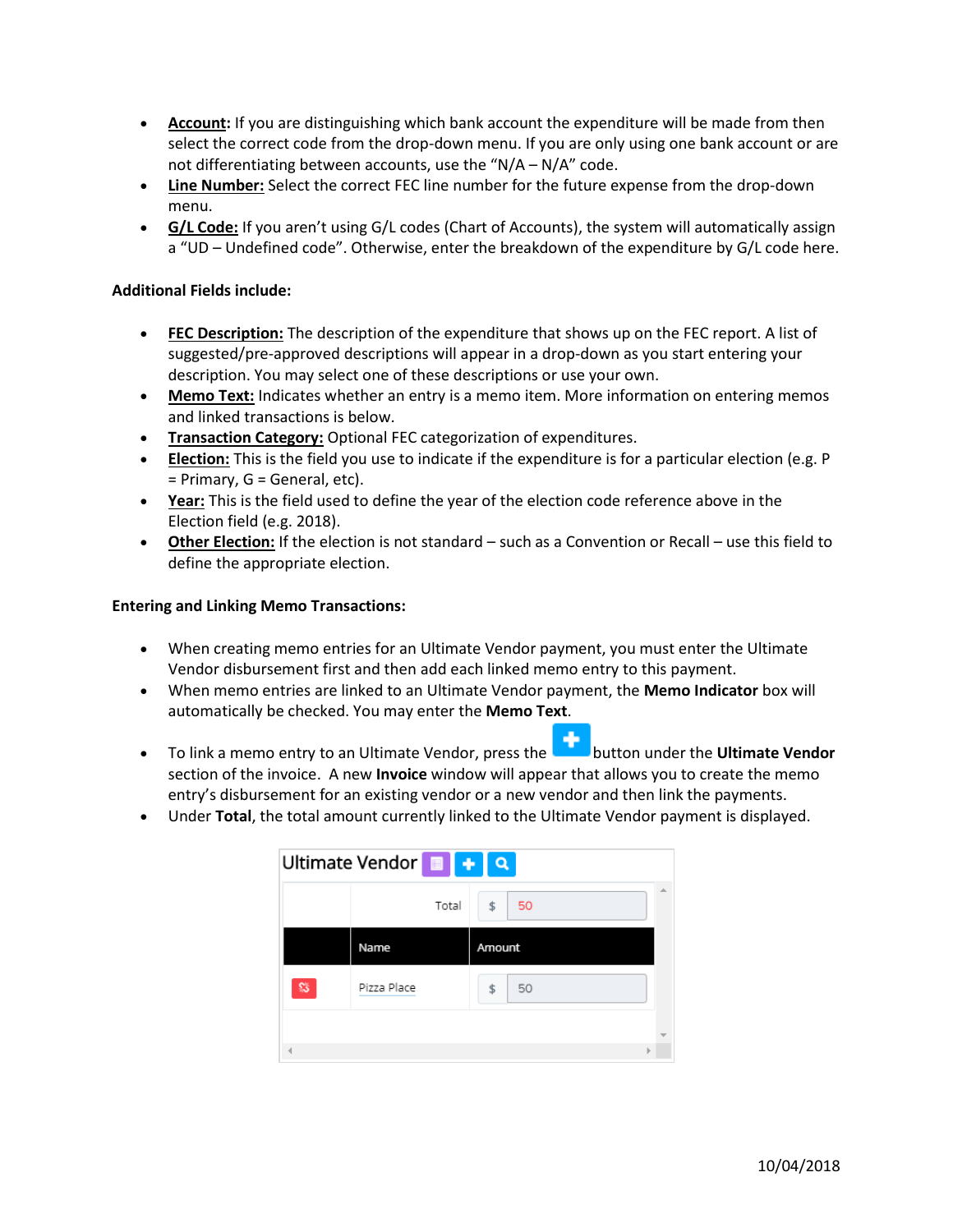**\*\***Please refer to the **[Crimson: Ultimate Vendors in Expenditures](https://support.cmdi.com/hc/en-us/articles/360019024351-Crimson-3-Expenditures-Ultimate-Vendors)** guide on the HelpDesk for more detailed information.

### **Pay Invoice:**

- Go back to the **Financial Summary Dashboard** and click the **Pay Invoices** dashboard button.
- By default you will be taken to the **Result** tab with all open invoices, if you wish to narrow your search parameters by **Fund Code**, **Payee** or **Due Date** you can do so under the **Filters** Tab.

|     |                | $\top$                   |                          |                 |                    |                 |                             |                      |                                                    |  |
|-----|----------------|--------------------------|--------------------------|-----------------|--------------------|-----------------|-----------------------------|----------------------|----------------------------------------------------|--|
|     | <b>Filters</b> |                          |                          |                 | 囲<br><b>Result</b> |                 |                             |                      |                                                    |  |
| Id  | Fund           | Payee                    | Inv#                     | <b>Inv Date</b> | Amt                | <b>Due Date</b> | <b>Balance</b>              | Selected             | Amt to Pay                                         |  |
| 360 | C              | Melissa Kim              | <b>Political Contrib</b> | 2017-07-18      | 1000               |                 | 500                         | $\blacktriangledown$ | $\mathsf{S}$<br>500                                |  |
| 366 | ${\sf RV}$     | Uber                     | 123                      | 2017-08-03      | 10 <sub>1</sub>    |                 | 10 <sub>10</sub>            | $\Box$               | S<br>$\circ$                                       |  |
| 382 | P2022          | test 1215142             | 55555                    | 2018-01-23      | $\overline{4}$     |                 | 4                           | $\Box$               | $\bullet$ 0                                        |  |
| 386 | P2022          | test 1215142             |                          | 2018-01-29      | $\mathbf{1}$       |                 | $\mathbf{1}$                | $\Box$               | $\vert \mathsf{s} \vert$ 0                         |  |
| 389 | <b>DMPAC</b>   | <b>MARSHA FOR SENATE</b> |                          | 2018-06-15      | 500                |                 | 500                         | $\Box$               | $\left  \cdot \right $<br>$\circ$                  |  |
| 399 | ${\sf RV}$     | Sofia Amaya New          | 5555                     | 2018-06-15      | 500                |                 | 500                         | $\Box$               | $\vert \mathsf{S} \vert$<br>$\circ$                |  |
| 394 | P2018          | Apple                    |                          | 2018-06-28      | 500                |                 | 300                         | $\Box$               | $\bar{\mathbf{s}}$<br>$\mathsf{o}$                 |  |
| 392 | <b>RV</b>      | <b>CMDI</b>              | 55555                    | 2018-06-29      | 1000               |                 | 500                         | $\Box$               | $\bullet$ 0                                        |  |
| 393 | $\mathsf{C}$   | <b>CMDI</b>              |                          | 2018-06-30      | 2000               |                 | 2000                        | $\Box$               | $\sqrt{2}$<br>$\circ$                              |  |
| 398 | <b>RV</b>      | Melissa Kim              | 1234                     | 2018-07-02      | 500                |                 | 500                         | $\Box$               | $\bullet$ 0                                        |  |
|     |                |                          |                          |                 |                    |                 | <b>Select All</b><br>Export | <b>Unselect all</b>  | $\sqrt{2}$<br><b>Print Checks</b><br>Pay w/o Print |  |

**Select All** 

**Click Click** to select all open invoices.

**Unselect all** 

Click **the contract of the un-select all invoices currently selected.** 

#### **Export**

- Click to download all invoices into a excel spreadsheet.
- You may manually select invoices you want to pay by checking the check box in the **Selected**  column.
	- $\circ$  Once selected, you can choose to pay another amount other than the remaining balance by changing the amount under the **Amt to Pay** column.
- When all invoices you wish to pay are selected you can click **Pay w/o Print** or **Print Checks**.
	- Pay w/o Print
	- $\circ$   $\blacksquare$  will allow you to pay selected invoices without cutting checks. Ex. Paying a vendor by credit card, ACH or wire transfer.
		- **Print Checks**
	- o will take you to the "Print Check in Batch" window.